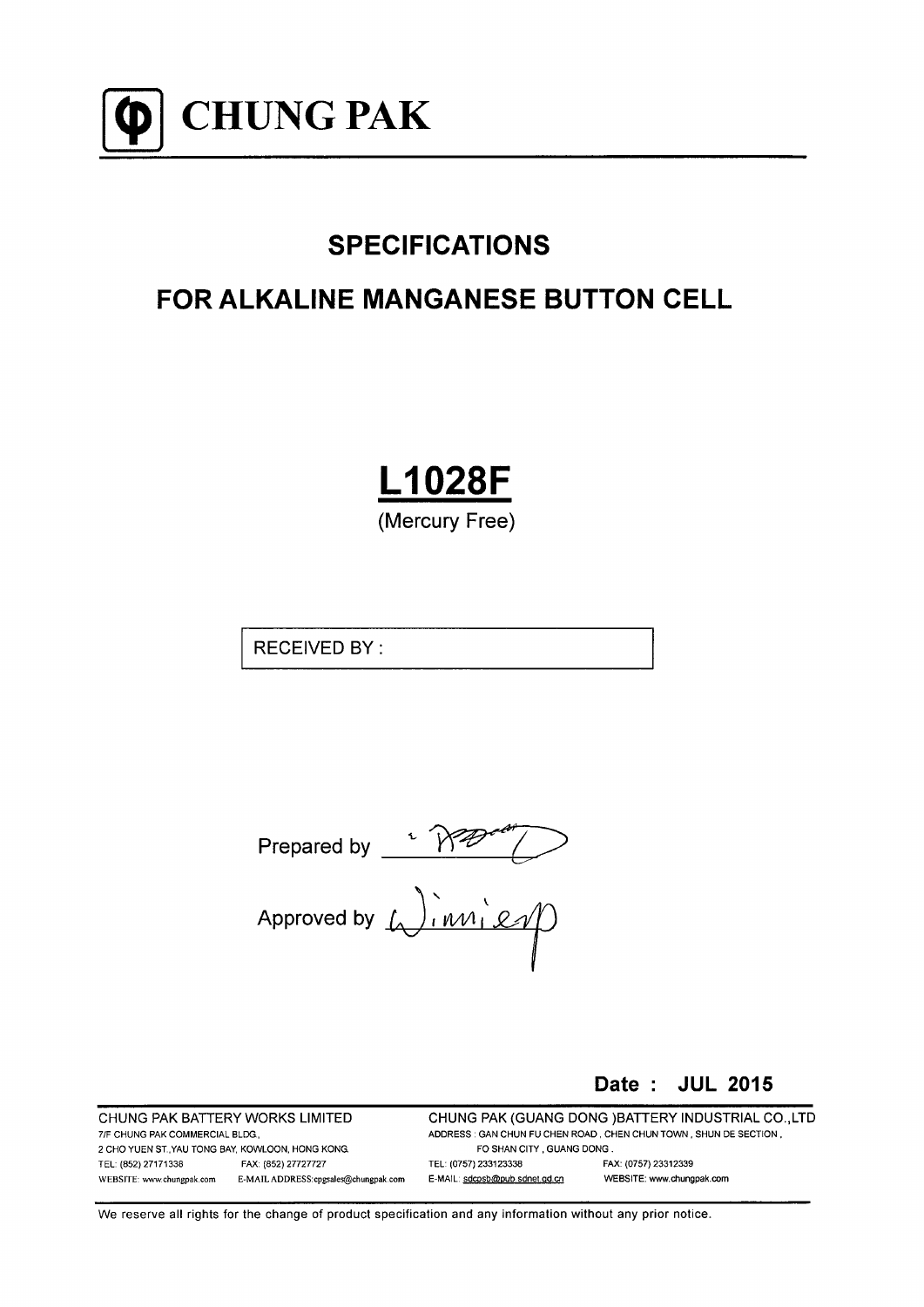

### *1*、*Scope*

 The specification is applicable to the "Vinnic" brand Alkaline Manganese Button Cell L1028F (Mercury free) supplied by CHUNG PAK BATTERY WORKS LTD.

#### *2*、*Kind of Products Specified*

Name (Designation): L1028F

IEC Designation: /

### *3*、*Technical Specification*

3.1 Dimension:

| Height (H)        | 28.5 $^{+0}_{-0.8}$ mm |  |
|-------------------|------------------------|--|
| Diameter $(\Phi)$ | 10.3 $^{+0}_{-0.5}$ mm |  |

3.2 Average Weight : 7.92 g

3.3 Nominal Voltage : 12 V

3.4 Nominal Capacity : 52 mAh (Discharge at 20KΩ to 6.0V )

3.5 Typical Discharge Duration: 97 hrs (Discharge at 20KΩ to 6.0V )

60 min (Discharge at 470Ω to 6.0V )

3.6 The Drawing of The Finished Battery :

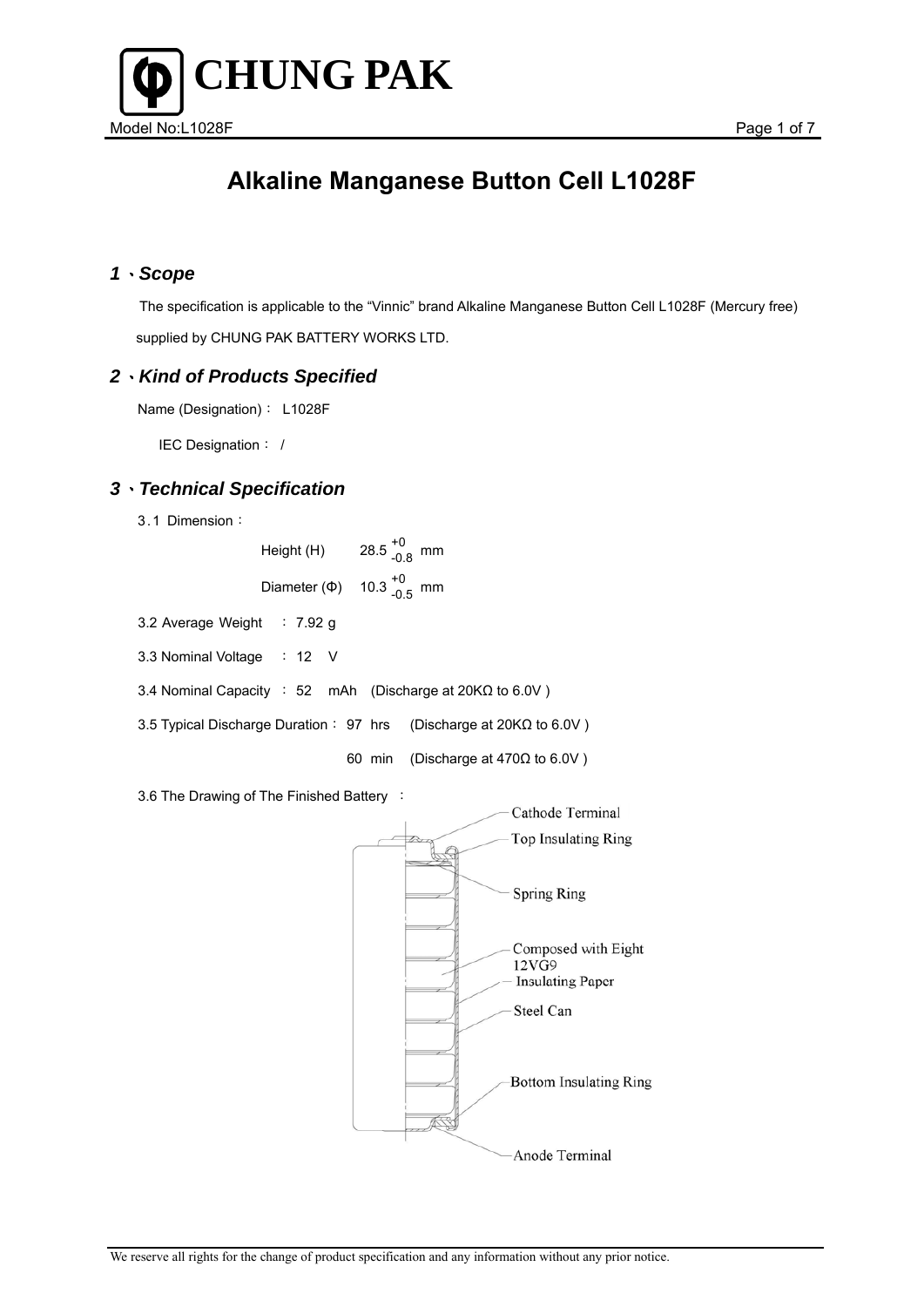

3.7 Outside Shape Dimensions and Terminals:





### *4*、*Performance*

4.1 Open-circuit Voltage:

| Initial                | ≧12.40 V |
|------------------------|----------|
| After12 Months Storage | ≧12.08 V |

#### 4.2 Service Out-put:

| Load Resistance                               | $470\Omega$  | 20K <sub>Ω</sub> |
|-----------------------------------------------|--------------|------------------|
| Discharge Method                              | Continuously | Continuously     |
| End-point Voltage                             | 6.0V         | 6.0V             |
| <b>Minimum Duration</b><br>(Initial)          | 50 Min       | 92 Hrs           |
| Minimum Duration<br>(After 12 Months Storage) | 40 Min       | 85 Hrs           |

Remark:The word " initial " is applicable to the products elapsed three months or less after production.

4.3 High Temperature Electrolyte Leakage Resistance:

No deformation and no external electrolyte leakage shall be observed.

4.4 Expiry period: One year.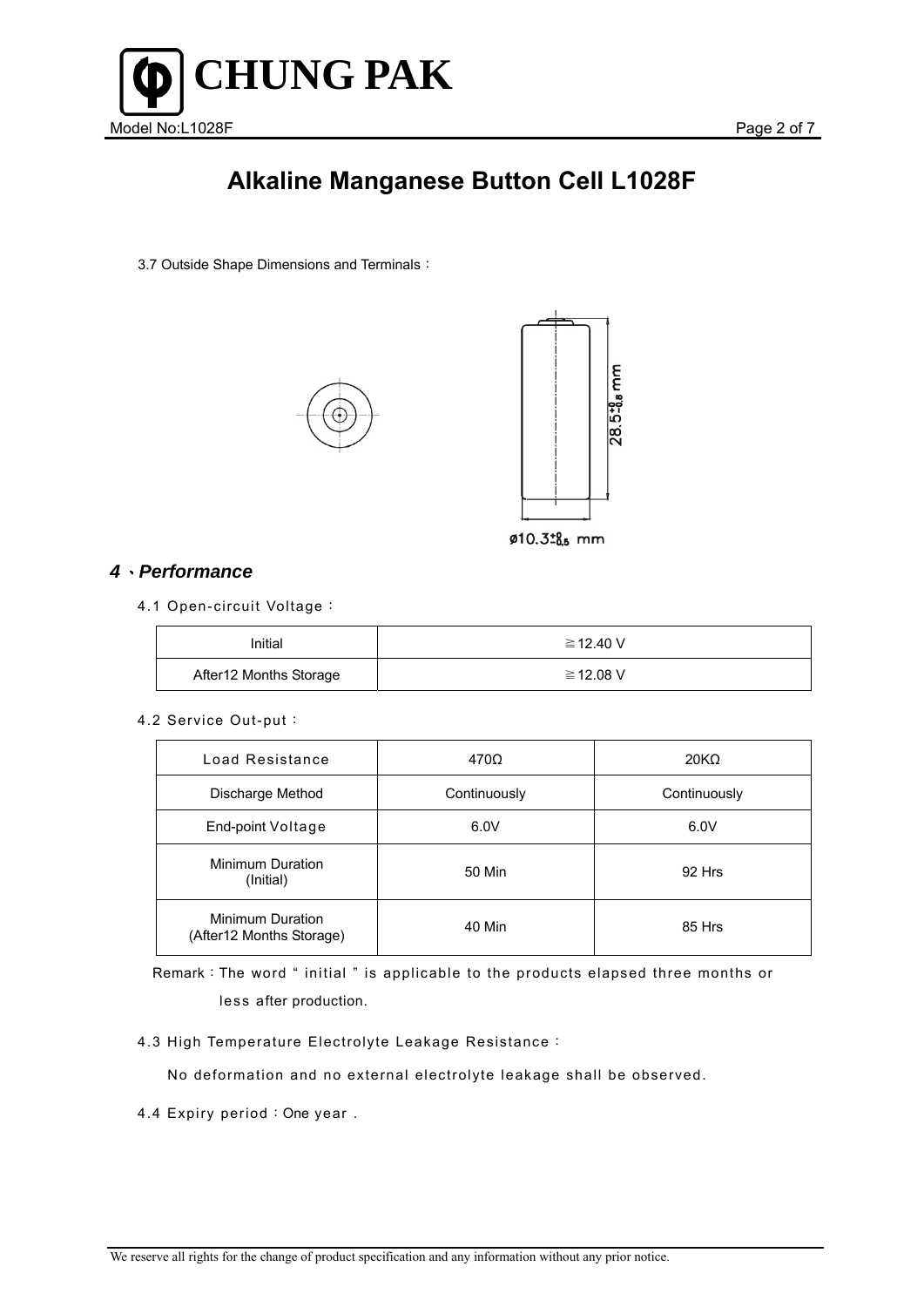

### *5*、*Brand and packaging*

5.1 Appendix 1: Standard and packaging



289Χ235Χ145mm

Alkaline Manganese 50PCS Per Display Boxes 2000 PCS Per Display Carton Button Cell L1028F Boxes Measure : 103Χ52Χ30 mm Carton Measure :



**Goods Dimension:**  Height : 600mm Length : 1180mm Widrth : 965mm **Wooden Pallet:**  Pallet Height : 170mm Pallet Measure : 1200Χ1000mm **Weight :**  Pallet Weight : 21 kgs Net Weight : 1010.0 kgs Gross Weight With Pallet : 1074.0 kgs **Quantity :**  1 Layer = 16 Cartons 4 Layers Χ 16 Cartons = 64 Cartons / Pallet

5.2 Any specific design and packing requirements will be accommodated as required.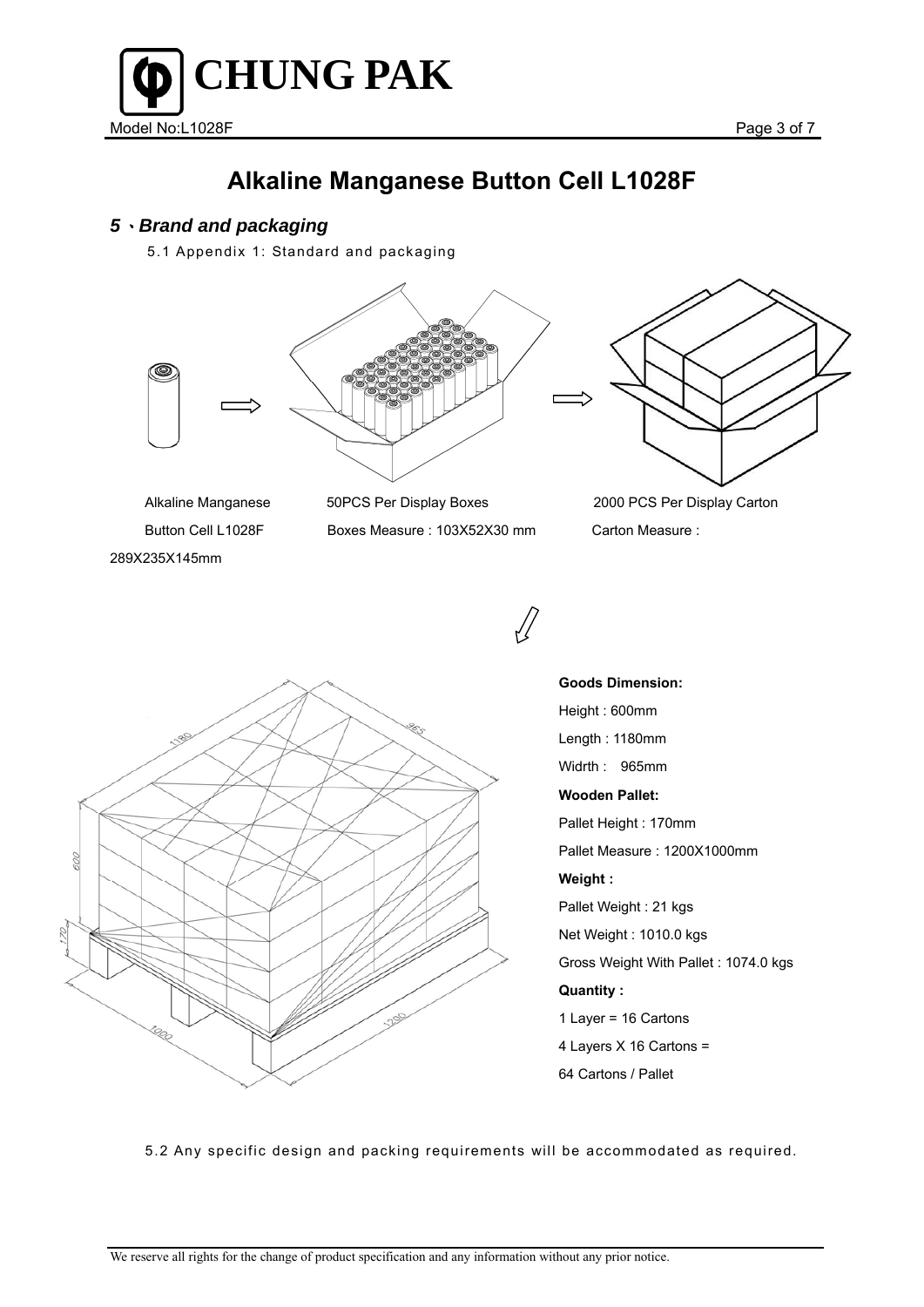

### *6*、*Safety instructions*

| Warning                                                                                                                                                               | <b>Danger</b>                                                                                                                                                                                                                                                                                                                          |  |
|-----------------------------------------------------------------------------------------------------------------------------------------------------------------------|----------------------------------------------------------------------------------------------------------------------------------------------------------------------------------------------------------------------------------------------------------------------------------------------------------------------------------------|--|
| 1 Don't throw the batteries into fire or heat the batteries.                                                                                                          | This may cause the batteries to disrupt or ignite.                                                                                                                                                                                                                                                                                     |  |
| 2 Don't directly solder the batteries.                                                                                                                                | This may damage their insulating tapes and<br>protective installation.                                                                                                                                                                                                                                                                 |  |
| 3 Don't insert and use batteries with the $\theta$ & $\Theta$<br>electrode inverse.                                                                                   | This can damage the batteries for being force<br>charged, even may cause leakage, heat generation,<br>disrupt, explosion or ignition.                                                                                                                                                                                                  |  |
| 4 Don't short-circuit the positive and negative<br>terminals of a battery.                                                                                            | This may cause heat generation, leakage, explosion,<br>fire and personal injury.                                                                                                                                                                                                                                                       |  |
| 5 Don't expose the batteries to water.                                                                                                                                | This can cause heat generation or rust.                                                                                                                                                                                                                                                                                                |  |
| 6 Don't charge and force discharge batteries.                                                                                                                         | This may cause leakage, heat generation, even<br>explosion and ignition.                                                                                                                                                                                                                                                               |  |
| <b>7</b> Don't disassemble or damage the external tubes<br>of the batteries or modify the batteries(stack-up<br>batteries) etc.                                       | This easily results in short-circuit, leakage, even<br>ignition.                                                                                                                                                                                                                                                                       |  |
| 8 Store unused batteries in their original packaging away<br>from metal objects.                                                                                      | This can cause battery short-circuiting which may result in<br>venting, leakage, and explosion and personal injury.                                                                                                                                                                                                                    |  |
| batteries.                                                                                                                                                            | <sup>9</sup> Don't crush, puncture, or otherwise mutilate to deform This may cause venting, leakage, explosion and personal<br>injury.                                                                                                                                                                                                 |  |
| 10 Immediately stop using the batteries if leakage,<br>discolor or etc. with them are detected.                                                                       | This may cause accidents to occur.                                                                                                                                                                                                                                                                                                     |  |
| 10 Don't drop or strongly strike the batteries.                                                                                                                       | This may result in leakage, heat generation, disrupt, even<br>ignition.                                                                                                                                                                                                                                                                |  |
| 12 To avoid using at high temperature and high<br>humidity ambient.                                                                                                   | This may cause batteries early damage.                                                                                                                                                                                                                                                                                                 |  |
| <b>3</b> a. Be sure to use the batteries within a temperature<br>range from 0℃ to 40℃.<br>b. Be sure to storage the batteries within a<br>temperature range at 20±5℃. | a. Use the batteries beyond the temperature range<br>may cause leakage, heat generation, impaired<br>performance, and shortening of service life of the<br>batteries.<br>b. Storage the batteries beyond the temperature range<br>may cause heat generation, impaired performance, and<br>shortening of service life of the batteries. |  |
| 44 Don't use old batteries with new ones.                                                                                                                             | Some batteries may be over-discharged. This can result in<br>venting, leakage, explosion and personal injury.                                                                                                                                                                                                                          |  |
| <b>5</b> Don't use our batteries with any other type or brand<br>of batteries.                                                                                        | Mixed-matching of batteries may result in heat<br>generation, leakage or explosion.                                                                                                                                                                                                                                                    |  |
| <b>66</b> Remove batteries from equipment if it is not to be<br>used for an extended period of time.                                                                  | When batteries beyond expiry period, electrolyte<br>leakage may occur causing damage to the equipment.                                                                                                                                                                                                                                 |  |
| 10 Exhausted batteries should be immediately removed<br>from equipment.                                                                                               | When discharged batteries are kept in the equipment<br>for a long time, electrolyte leakage may occur causing<br>damage to the appliance and/or personal injury.                                                                                                                                                                       |  |
| ® Keep the batteries out of the reach of children.                                                                                                                    | To avoid being swallowed. If swallowed, Please see<br>doctor immediately.                                                                                                                                                                                                                                                              |  |
| 19 Don't allow children to replace batteries without<br>adult supervision.                                                                                            | This may cause wrong operation, even may occur<br>accident.                                                                                                                                                                                                                                                                            |  |
| 20 Please use batteries within expiry period.                                                                                                                         | When batteries beyond expiry period, electrolyte<br>leakage may occur causing damage to the equipment.<br>And may impair batteries performance.                                                                                                                                                                                        |  |
| 21) Don't take batteries by hand directly. Please wear<br>finger cots.                                                                                                | This may cause rust.                                                                                                                                                                                                                                                                                                                   |  |
| 22 Don't take batteries with iron tweezer. Please use<br>plastic tweezer.                                                                                             | This can cause battery short-circuiting which may result<br>in heat generation, leakage, and explosion.                                                                                                                                                                                                                                |  |

We reserve all rights for the change of product specification and any information without any prior notice.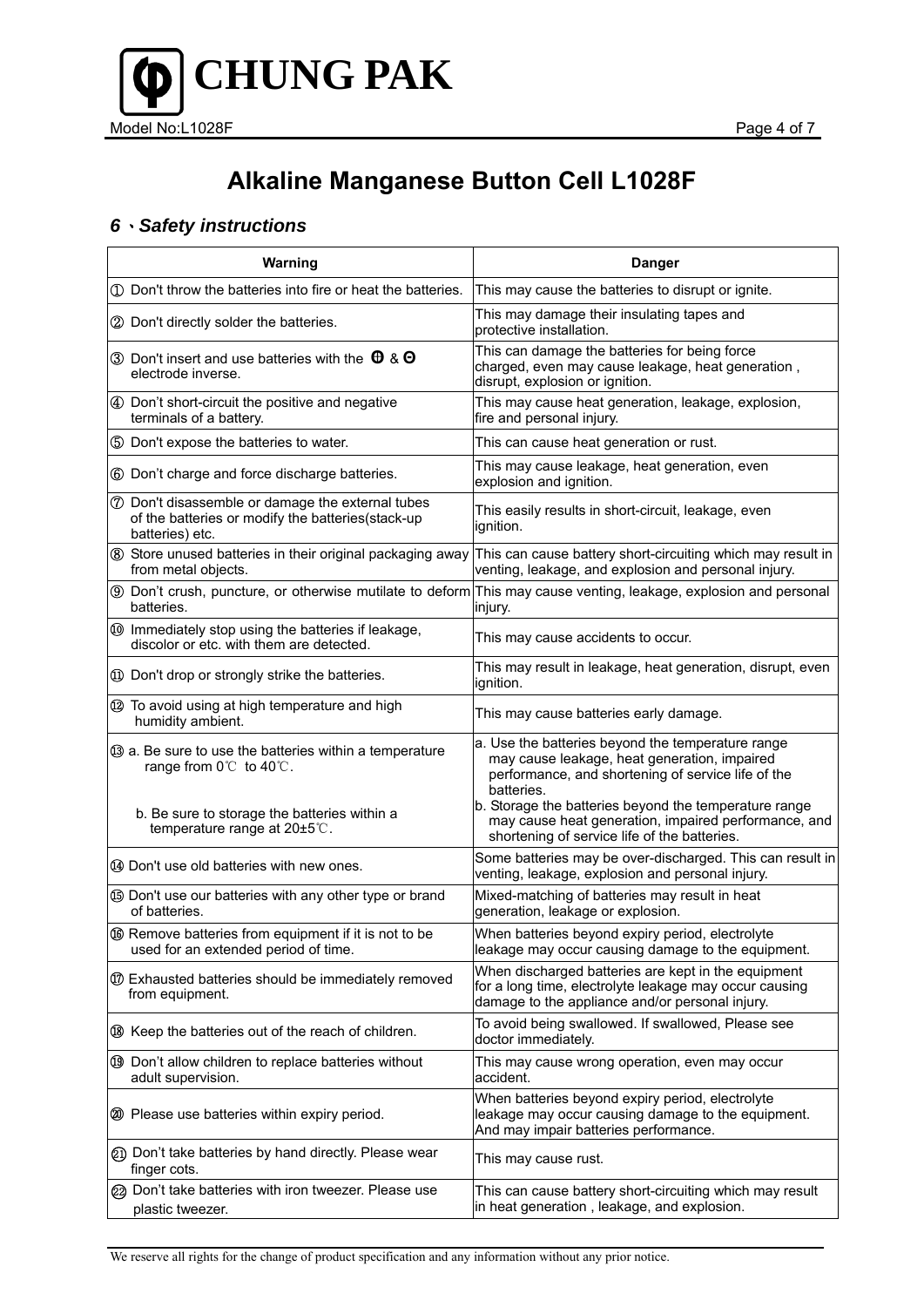

### *Appendix 1*:*Test*

### *1. Storage and Test Conditions for Samples*

Unless otherwise specified, the storage conditions for samples shall be, as a general rule,

at the temperature of 20±2℃ and the humidity of 65±20%.

#### *2. Measuring Instruments*

2.1 Voltmeter: The accuracy of the voltmeter shall be within 0.005V for each 1.5V. The

 resistance of the measuring instrument shall be at least 10 times the discharge resistance but with a minimum of 1 M ohms per volt of the scale.

2.2 Load Resistance: The load resistance shall include all of the external circuit, and its

allowance shall be within ±0.5%.

2.3 Caliper: The caliper shall be the one having precision of 0.02 millimeters or the one having the same or superior precision to this.

#### *3. Test Method*

- 3.1 Dimensions: Measurements shall be made by use of the calipers.
- 3.2 Appearance: Examination shall be carried out by visual inspection.
- 3.3 Open-circuit Voltage: Measurements shall be carried out before the start of discharge of the sample by use of the voltmeter .
- 3.4 Service Out-put:

Discharge Start Time: After leaving in an atmosphere at a temperature of 20±2℃

for at least 8 hours or more .

Discharge Method: As defined in 4.2, page 2.

Discharge End-point: The instant when the closed-circuit voltage has reached below

the end-point voltage(as defined in 4.2, page 2).

3.5 High Temperature Electrolyte Leakage Resistance

The following conditions shall be adopted for the test:

- (1) Test temperature and humidity:45±2℃, below 70%RH .
- (2) Test period: Leave to stand still 30 days.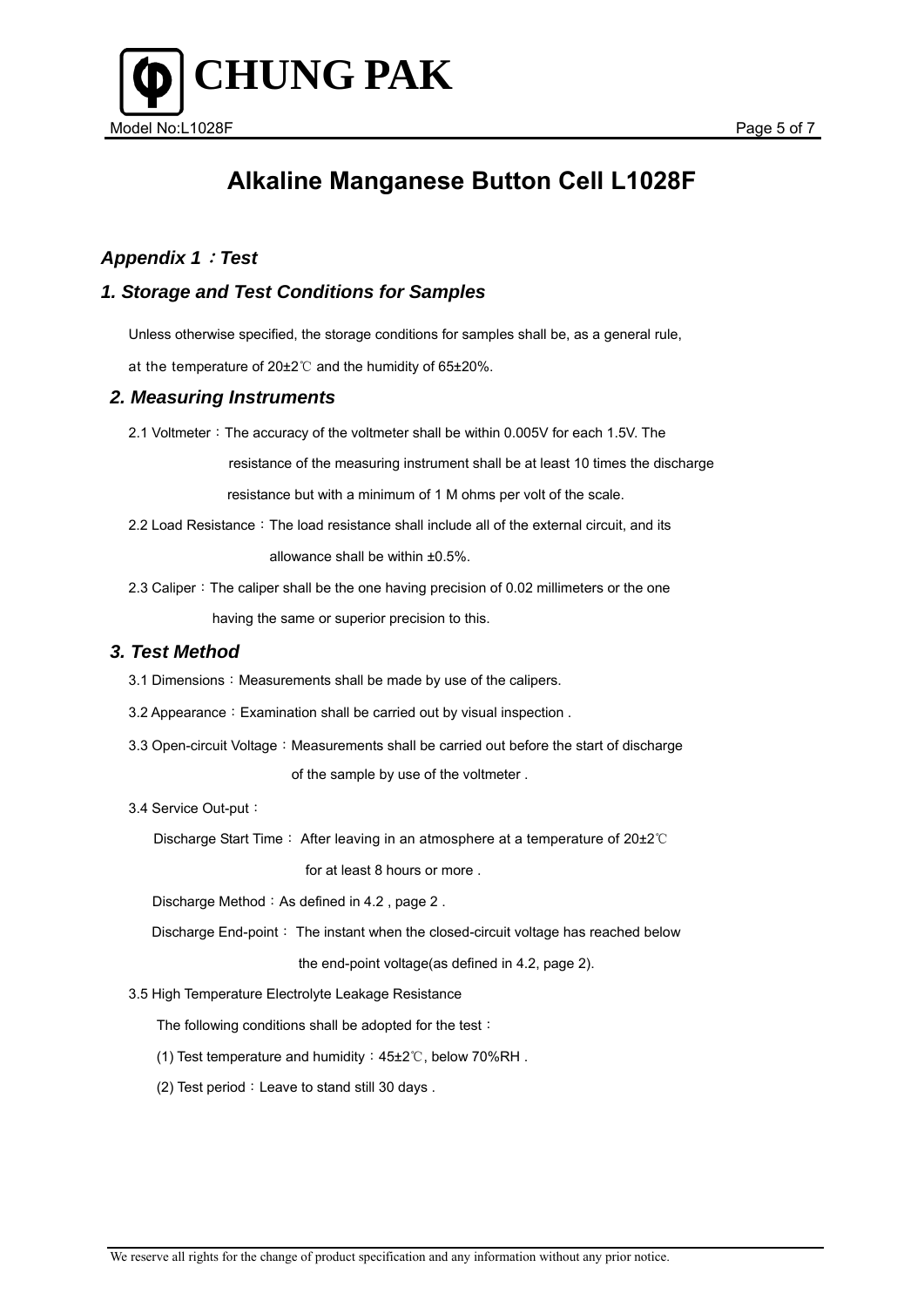

### *Appendix 2*:*Discharge Characteristics*

Standard Discharge Curve: